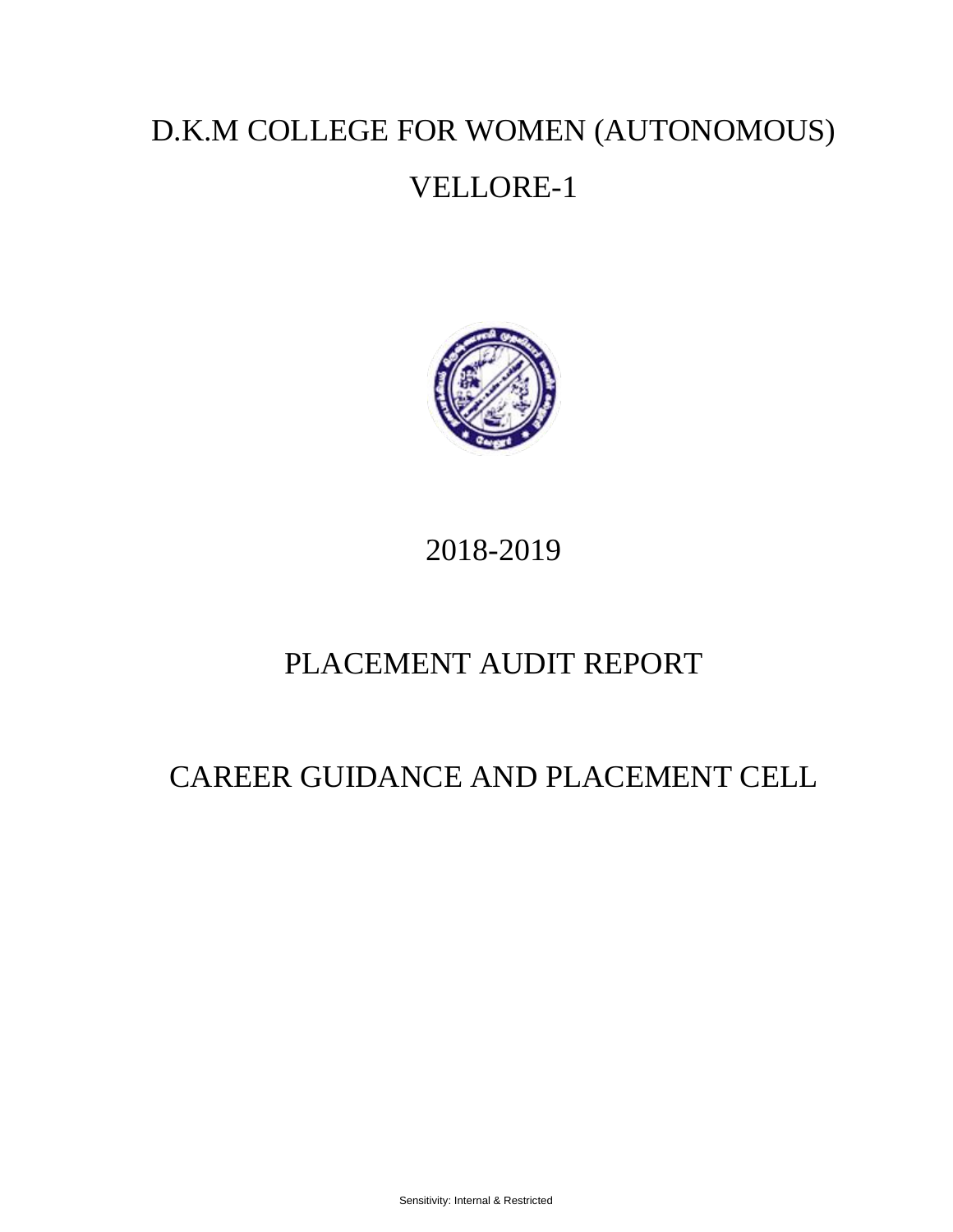#### **CAREER GUIDANCE AND PLACEMENT CELL**

#### **Mission**

"Providing career oriented training, guidance and job opportunities to students through various training programmes and recruitment drives"

The Training and Placement Cell was setup with an aim to train students and raise employability keeping in mind their career aspirations. Every year our students undergo rigorous training from eminent resource persons to gear up for employment.

Top executives from the corporate are regularly invited to create awareness on the current trends in the corporate world. Training is imparted by the Staff and competent resource persons from relevant fields. Broad spectrums of companies visit our campus for recruitment.

The Training & Placement Cell also interacts with the industries for real-time projects and Industrial Visit for students.

#### **Career Guidance and Placement Cell Members**

#### **Day college:**

- **1. Mrs. A.sudarvizhi,M.Com.,M.Phil.,BATPC,M.B.A.,**
- **2. Mrs. L.Umamaheswari,M.Sc.,M.Phil.,B.Ed.,**
- **3. Dr.V.Rekha, M.Sc.,Ph.D.,**

#### **Evening college:**

- **1. Mrs. G.Sangeetha Lakshmi,M.S(IT).,M.Phil.,**
- **2. Mrs. S. Sasikala,M.Com.,M.Phil.,**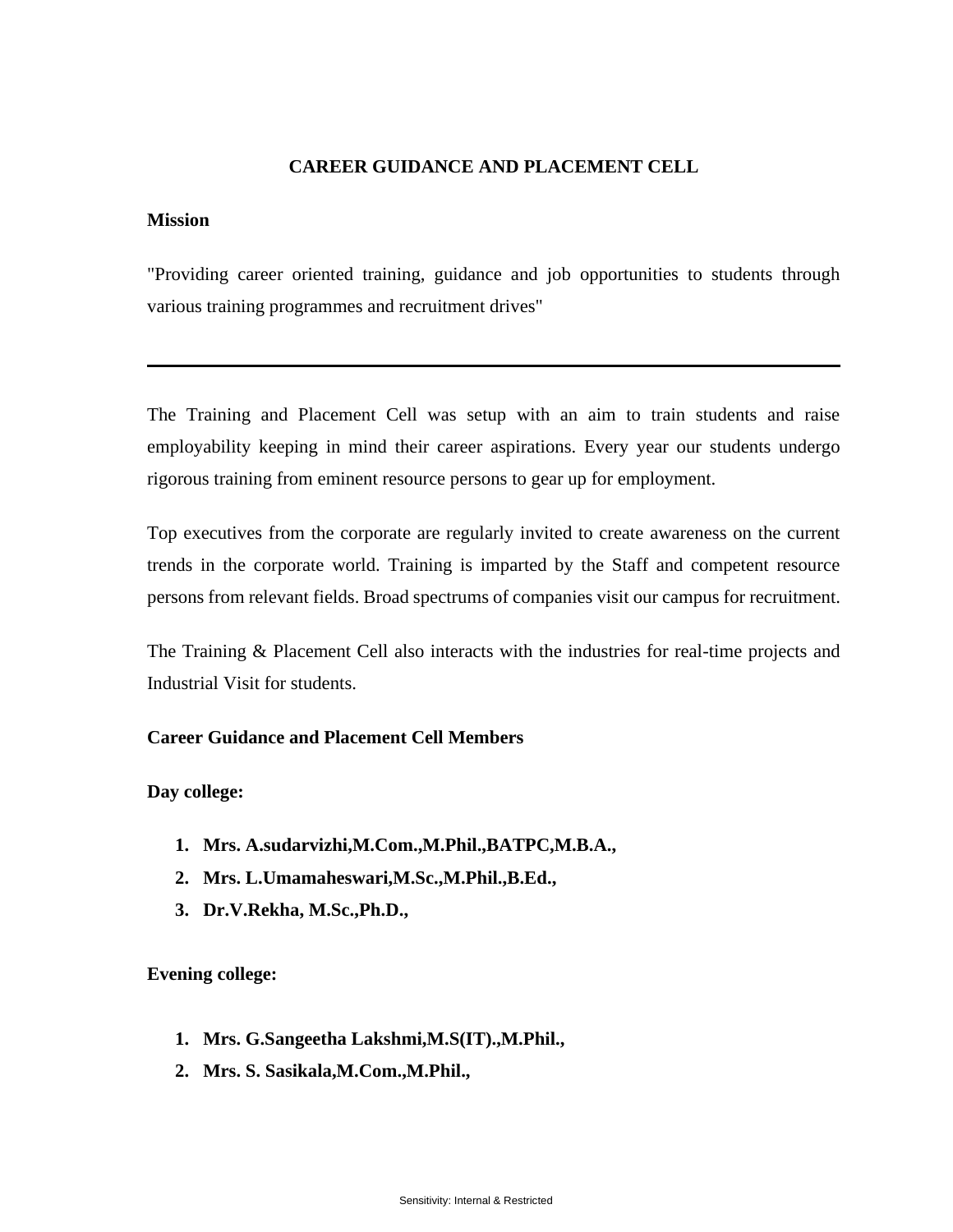#### **STUDENTS SELECTED IN VARIOUS COMPANIES - 2018 -2019**

| S.NO             | <b>DATE</b> | <b>NAME OF THE</b><br><b>COMPANY</b>                  | <b>ON/OFF CAMPUS</b> | <b>NUMBER OF</b><br><b>STUDENTS</b><br><b>GOT OFFERS</b> |
|------------------|-------------|-------------------------------------------------------|----------------------|----------------------------------------------------------|
| 1.               | 12/02/2019  | AGS Health, Vellore<br>Campus interview               | ON                   | 06                                                       |
| 2.               | 27/02/2019  | ALLZONEVellore, Campus<br>interview                   | ON                   | 28                                                       |
| 3.               | 27/02/2019  | WICE, Trichy,<br>Campus interview                     | ON                   | 07                                                       |
| $\overline{4}$ . | 27/02/2019  | HDFC BANK, Chennai,<br>Campus interview               | ON                   | 62                                                       |
| 5.               | 19/03/2019  | Redington, Campus<br>interview                        | ON                   | 150                                                      |
| 6.               | 29/03/2019  | Domex e-data pvt ltd,<br>Chennai, Campus<br>interview | ON                   | 03                                                       |

#### **EVENTS CONDUCTED DURING 2018-2019**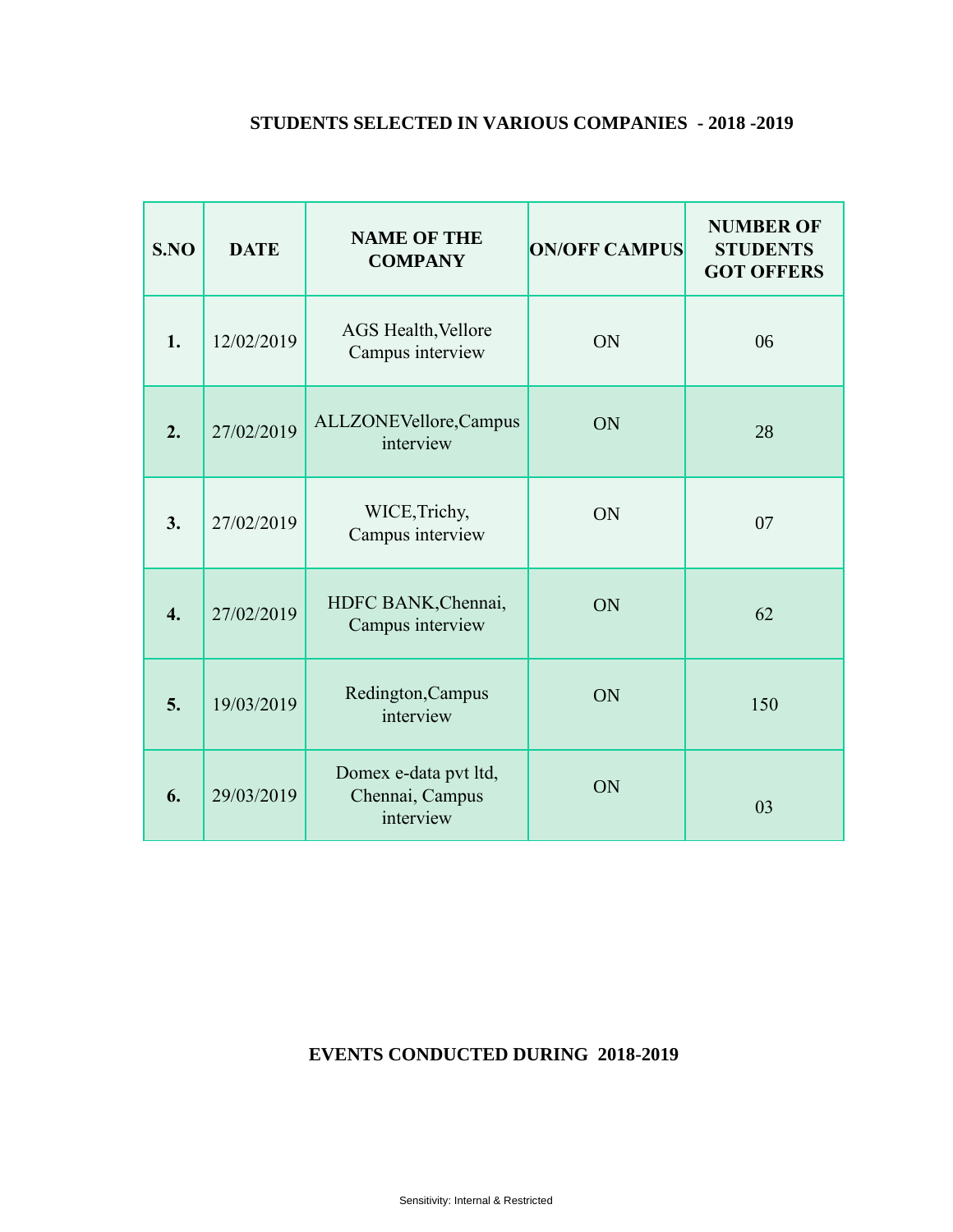| S.NO             | <b>DATE</b> | <b>EVENT</b>                                               | <b>NUMBER OF</b><br><b>STUDENTS</b><br><b>PARTICIPATE</b><br>D | <b>VENUE</b>              |
|------------------|-------------|------------------------------------------------------------|----------------------------------------------------------------|---------------------------|
| 1.               | 07/09/2018  | Soft Skill Training,<br>Rexona Hindustan pvt,<br>Chennai   | 150                                                            | D.K.M. College<br>Vellore |
| 2.               | 09/01/2019  | Career guidance program,<br>T.I.M.E, Vellore               | 200                                                            | D.K.M. College<br>Vellore |
| 3.               | 11/02/2019  | Career guidance program,<br>Indian healthcare BPO, Vellore | 120                                                            | D.K.M. College<br>Vellore |
| $\overline{4}$ . | 12/02/2019  | <b>AGS Health, Campus</b><br>interview                     | 60                                                             | D.K.M. College<br>Vellore |
| 5.               | 27/02/2019  | ALLZONE, Campus<br>interview.                              | 70                                                             | D.K.M. College<br>Vellore |
| 6.               | 27/02/2019  | WICE, Campus interview                                     | 22                                                             | D.K.M. College<br>Vellore |
| 7.               | 27/02/2019  | <b>HDFC BANK, Campus</b><br>interview                      | 200                                                            | D.K.M. College<br>Vellore |
| 8.               | 04/03/2019  | Soft Skill Training                                        | 150                                                            | D.K.M. College<br>Vellore |
| 9.               | 19/03/2019  | Redington, Campus interview                                | 300                                                            | D.K.M. College<br>Vellore |
| 10.              | 29/03/2019  | Domex e-data pvt ltd, Campus<br>interview                  | 20                                                             | D.K.M. College<br>Vellore |

# PHOTOS